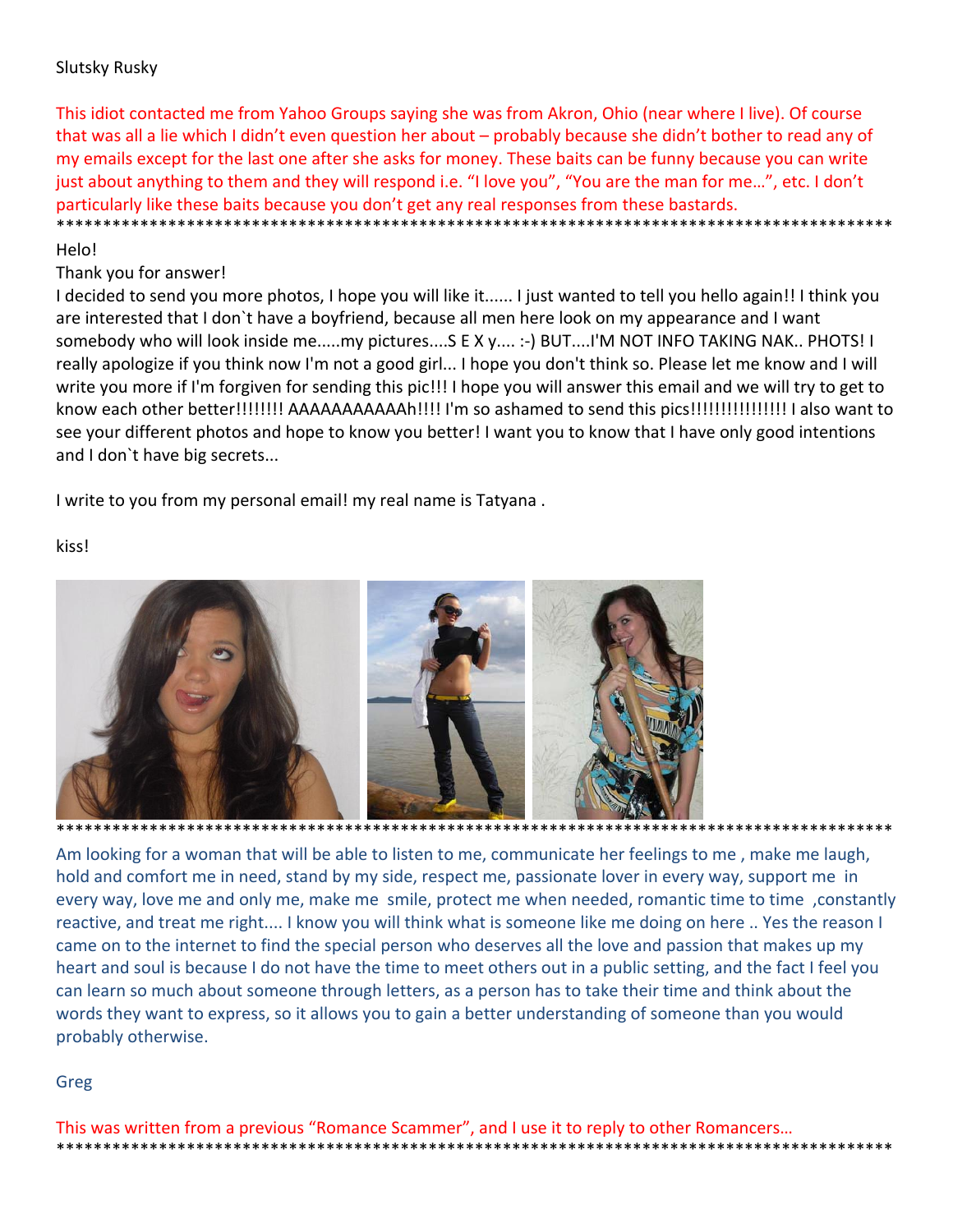# Hello!

Do you like my pic? I will be very glad to see your different pic!!!!! I would like to have a serious relationship although I don't know if that's possible in Int. so I'm looking just for a good man! it is my first time I try to correspondence with man in Int. world.

I want to see real life and it is impossible to see without person who knows all sides of the life ....... I will wo rk abroad for three months or more. Today In my country many young girls and guys also want to start a new life abroad, so many of them used a special program for young people who wants to work abroad. I also decided to do so and to use it. This program just helps to register documents and gives suitable work in any state(town)of USA, Canada or Europa (or other big country). I just need to choose.I already started to register documents and now I need to decide in which city I want to work.. I never been abroad so I decided to find a friend abroad and make his city to be my destination. I will leave my town in a few days or so. I can't tell you everything exactly right now..........I think that my e‐mail starts to be too long ??? ok ;‐)

I think that it is hard enough to live in foreign town without friends !But ... I don't want to live in my country because I have not any chances here,it is hardly possible to explain it by the first time but I want you to know my plans. The forecast for my country in 2010 awful (war, mass disorders of workers on periphery, Reductions of workplaces, Rise in price of the foodstuffs and clothes). It is very terrible. The economic crisis will reach apogee...! Im 24 years old and Im not af raid of work. I shall work in sphere of trade (food) I think it is the right way for me! I am full of plans and different dreams. I have chestnut hair and brown eyes. I think I look very good, but first of all I want to be beautiful inside. I do hope that you will be not disappointed to meet me in the real life if we will meet :‐) I would like to be sure that I have a man who waits for me there. if you have any interest to meet me I will be more than happy to meet you too. My be it sounds silly but I just don't want to be alone in the evenings,and I want to be sure in advance that somebody waits for me!

OK, I will wait for your answer. I hope I'm your type of girl, I'm not sure ....but....!! I hope so!

# Tatyana .



Hi how are you doing? What do you like to do in your spare time? Do you like to smoke the pole? I'm sure that you're good at it. I found your letter quite interesting and also quite tedious ‐ I bet you get that a lot. I had a migraine trying to read your intellectually‐challenged babblings, but we can't all be educated, can we? Don't worry, I understand your plight. I have a sister that is an imbecile also. As long as you service me properly, that's all I care about.

Do you have any more pictures that you can send me?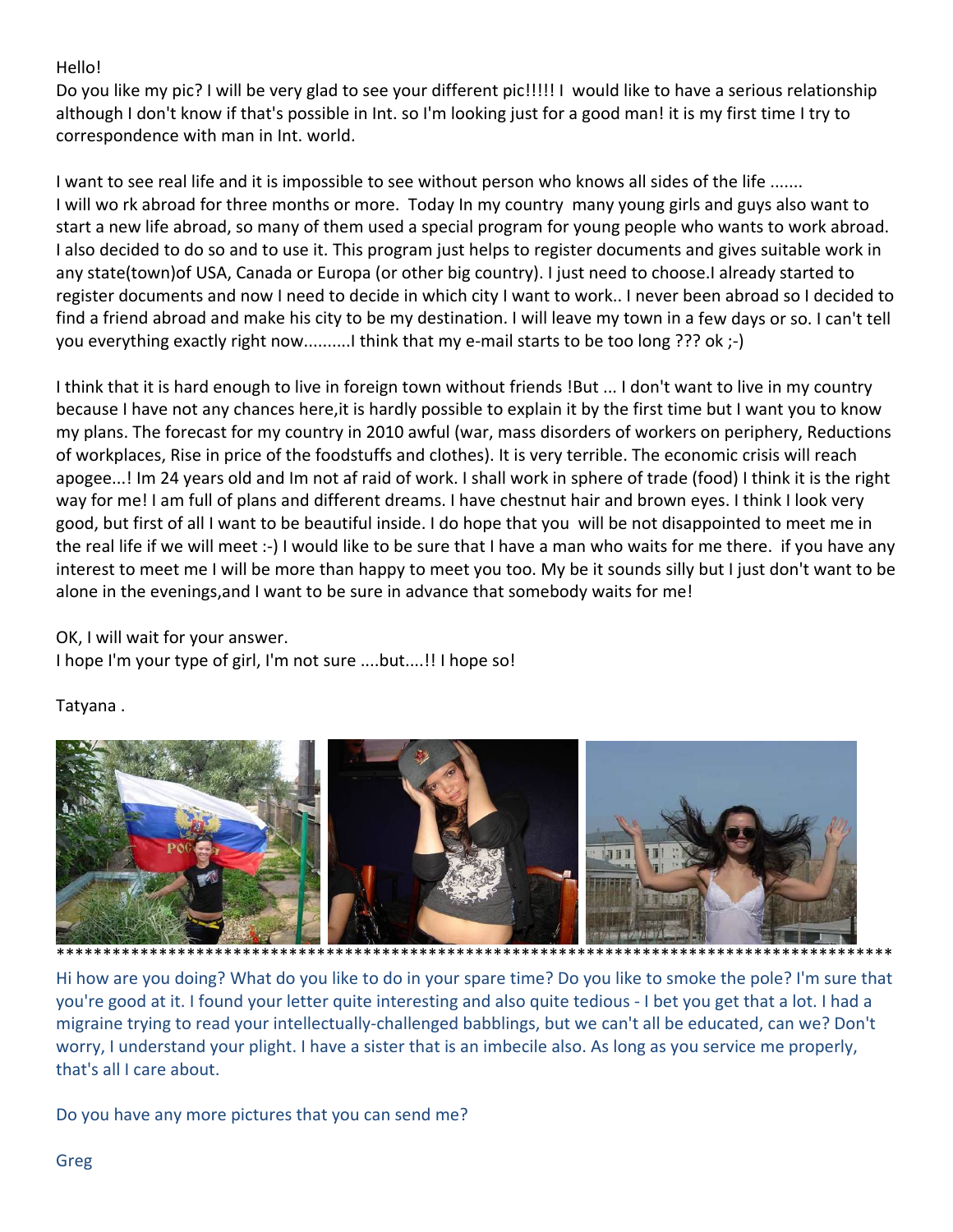### Greg!

## thank's for your reply so much!!!

I write you my emails from Internet cafe, I don't have my own computer. have you heard a saying The older the violin the sweeter the music?! I hope soon I will be able to come to your area and we will meet each other! Today I will tell my parents about you, I'm sure they will be happy that someone is waiting for me over there! This time I will write you more about myself. I think you should know more about my life and my hobbies so you will know if we have any common interests. First of all my full name is Tatyana Tretakova. 24years old, not too young I think? My birthday is 21 April I'm 157 cm tall (5.5) and 53 kg weight.. I don't know exactly my bust-waist-hips measurements, I don't have a reason to measure it because I think it's OK and my body is proportionate )) I take care of my body, I do aerobics three times a week and I go to the swimming pool twice a week. I have a younger brother he is 15 years old, he studies in Military school. I love him very much, he is very brave and kind. We all (me, my brother and my parents) live in two‐rooms flat. As I wrote you I live in Russa. The name of my city is Shelomki, it's near Krasnoyarsk city. Shelomki is very small and Krasnoyarsk is a large city, the main city in our district. I graduated from Krasnoyarsk Humanitarian University two years ago. I`m a menager of the big shop, my city is small but we have a big shop here. Sometimes I attend courses in Krasnoyarsk so I have several diplomas, but you know in russia we don`t have good work opportunities. But this work help me to take care about myself. When I come to your city I think it won`t be a problem to find work on my specialization (I shall work as the simple seller).

My mother is a teacher of music in the school. I also could play a piano a little. I like classic music, jazz, rock, lounge. I like all kinds of music! A little about my father: he is in a good shape because we usually make exercises together, he doesn`t work now, because he is retired already. I love both my parents and I'm happy my parents will be not alone when I leave them and will go to another country. Of course I will miss everybody but I want to have my own happiness! do you have an International Airport in your city? please write me it's name an code. or write me the name of the nearest INTERNATIONAL Airport to you.

If you want I can call you when I will be in Capital, it would be nice to talk to you. We don't have international calls here. I suppose in few days I will fly to Moscov and start my trip! There is no any messenger in this Cafe so we can only keep emailing each other. I hope you are not getting bored to read my emails? My address here is Rus.Federation, Shelomki, Podgornaya street 8, flat 2, post code(zip) ‐ 663716. So now you have a representation of who I am....

I like to try new things.. :‐) What do you think about my new pictures? On one of them I am with my dog :) His name is Grey! :)

ok... it's time to finish my email. I'm sending a kiss by the wind ...catch my kiss !!

bye!

#### Tatyana \*\*\*\*\*\*\*\*\*\*\*\*\*\*\*\*\*\*\*\*\*\*\*\*\*\*\*\*\*\*\*\*\*\*\*\*\*\*\*\*\*\*\*\*\*\*\*\*\*\*\*\*\*\*\*\*\*\*\*\*\*\*\*\*\*\*\*\*\*\*\*\*\*\*\*\*\*\*\*\*\*\*\*\*\*\*\*\*\*\*

Do you always dress like a slut? I am very conservative and don't think that women should be dressing like a tramp, as you do. The closet international airport to me is Cleveland Hopkins airport. May I ask why you want to know that?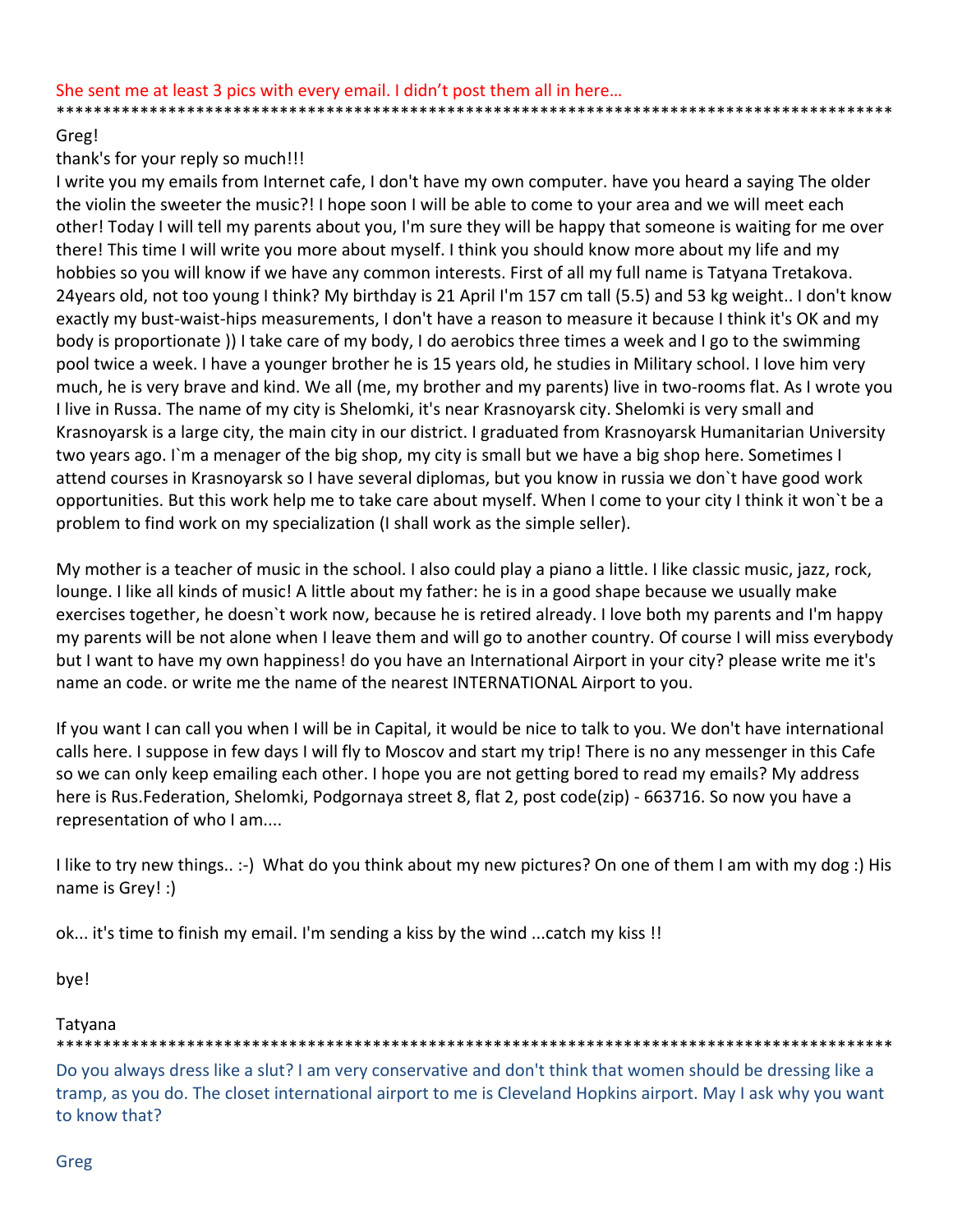### \*\*\*\*\*\*\*\*\*\*\*\*\*\*\*\*\*\*\*\*\*\*\*\*\*\*\*\*\*\*\*\*\*\*\*\*\*\*\*\*\*\*\*\*\*\*\*\*\*\*\*\*\*\*\*\*\*\*\*\*\*\*\*\*\*\*\*\*\*\*\*\*\*\*\*\*\*\*\*\*\*\*\*\*\*\*\*\*\*\* hello again!!

sorry, I just want to add few things... I think last time I wrote you not all my thoughts... My mind is always in a mess when I write you because it's hard to write everything to somebody who is so far away. I don't remember if I wrote last time I've never been married, don't have kids but I love them and they love me! I And I want to tell you that I always wanted to find an older man. Why? I have two answers.. Firstly, I think older men are much more serious and they can take care of me, they are more experienced in life and can teach me many things. Have you heard a saying "The older the violin, the sweeter the music"? I believe in it... I think I'm not that young already but I don't have much experience in life and I want to have someone who has more experience in life then me. Secondly... maybe I'm not right about it... but I want to be honest I've always had such worry... if I marry a man nearly my age... and after some years I will become not that young and beautiful... I think it's more hard for a woman to be attractive then for a man... and he will find a younger mistress and I will become very miserable. I don't want my man to be unfaithful. I know I can be faithful to my man and I will never cheat on him. But this is just my worries. This is not my goal. Please tell me if you think you will love your woman at any age and not find a younger one? Can you be faithful?

Also I want to tell you that I learned english in university, so I don`t use any translators, and I can speak english as good as I write on it. I hope we will have no problems in communications. I feel that you are very nice man I really want to meet you. If you will not like me or something else we can be just friends. I hope I will get my work visa soon in Moscow and all documents and I come to you! I don't have any area limits with this visa so I can work where I want. I don`t know exact day of my arrival, but as soon as I will know I will write it to you. You know, I'm just trying to be honest with you and write you all my thoughts on different issues. Please be always honest with me also....

I will write you later, I will look if I have more nice photos to sendyou.

Hope that you like my new pics! Have a good day!

# kiss you, Tatyana

## \*\*\*\*\*\*\*\*\*\*\*\*\*\*\*\*\*\*\*\*\*\*\*\*\*\*\*\*\*\*\*\*\*\*\*\*\*\*\*\*\*\*\*\*\*\*\*\*\*\*\*\*\*\*\*\*\*\*\*\*\*\*\*\*\*\*\*\*\*\*\*\*\*\*\*\*\*\*\*\*\*\*\*\*\*\*\*\*\*\*

Am looking for a woman that will be able to listen to me, communicate her feelings to me , make me laugh, hold and comfort me in need, stand by my side, respect me, passionate lover in every way, support me in every way, love me and only me, make me smile, protect me when needed, romantic time to time ,constantly reactive, and treat me right.... I know you will think what someone like me is doing on here. Yes the reason I came on to the internet to find the special person who deserves all the love and passion that makes up my heart and soul is because I do not have the time to meet others out in a public setting, and the fact I feel you can learn so much about someone through letters, as a person has to take their time and think about the words they want to express, so it allows you to gain a better understanding of someone than you would probably otherwise.

### Greg \*\*\*\*\*\*\*\*\*\*\*\*\*\*\*\*\*\*\*\*\*\*\*\*\*\*\*\*\*\*\*\*\*\*\*\*\*\*\*\*\*\*\*\*\*\*\*\*\*\*\*\*\*\*\*\*\*\*\*\*\*\*\*\*\*\*\*\*\*\*\*\*\*\*\*\*\*\*\*\*\*\*\*\*\*\*\*\*\*\*

# HELLO Greg! thank you! it's good to write you again!

I think I'm a lucky girl to meet such good man as you in Internet! I hope I will be lucky enough to meet you in the real life!!! yesterday I told my parents about you. they said that now they don`tworry about me as before because now they know you are a kind man and can help me if I will need your help. You can show me your city and tell me about the life over there! I think I didn't write you I like cooking. I will cook RUScuisine for you! Pelmeni, vareniki, blini, borsch, okroshka! You will like it! Besides I like Italian and Mexican. I love spaghetti and pizzza!!!!! mmmmmmm ! I can't live without it! I like Mexican food because it's very spicy, although I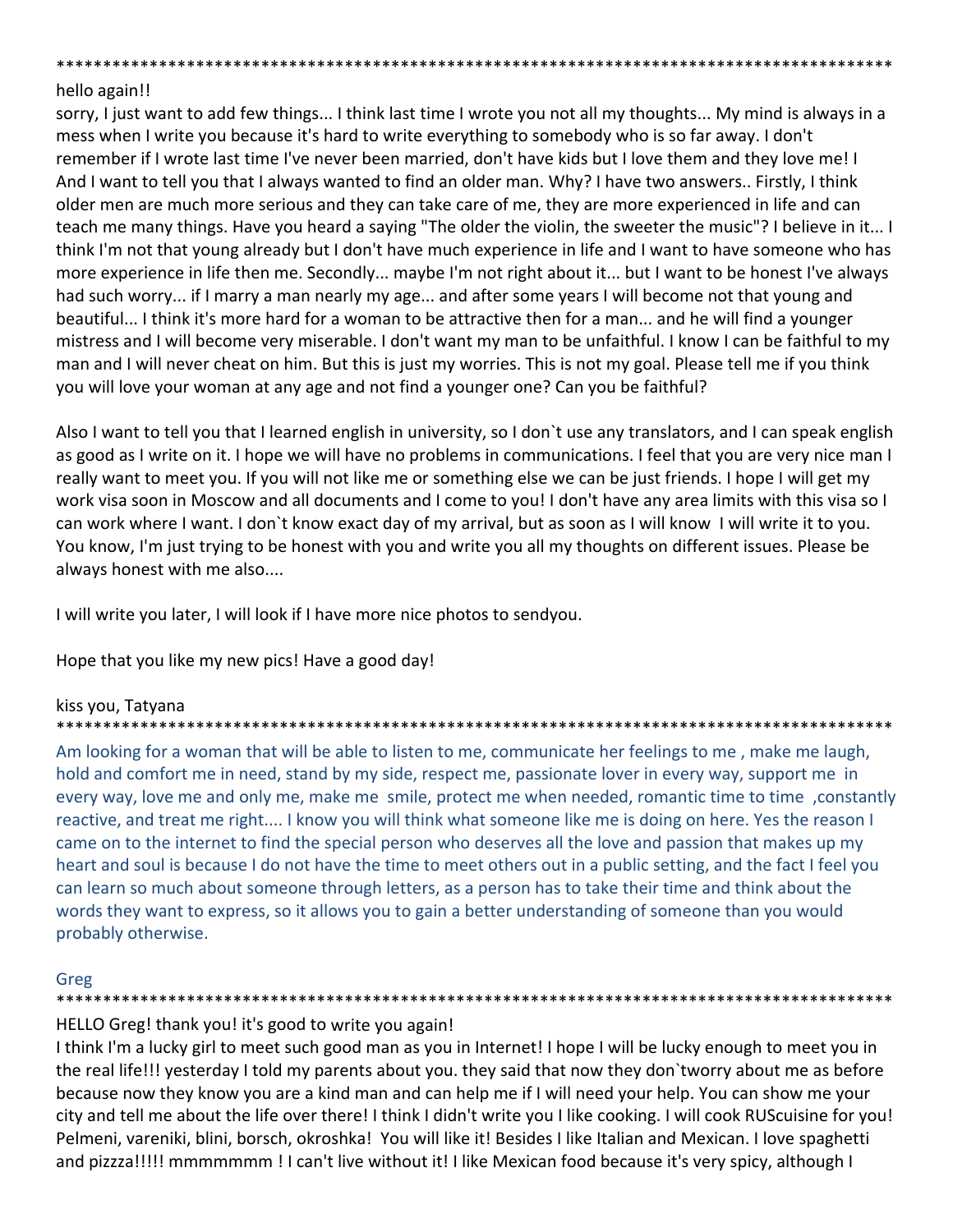don't cook Mexican dishes too often. I've been told my cooking is very tasty! I like to cook cakes. my favorite is cheese‐cake with raspberry! You know... when I talk about food I'm getting hungry ))) I eat everything and I'm not on any diets but usually I don't eat after 7 pm. This helps me not to be fat! I can cook many tasty things for you when we will meet! You know.. almost all Russian men are like bears! They are so rude, they can't be nice and polite, they don't want to have a family. I think you are not like them. I like to go to the cinema! I really like to watch a good movie with my friends. 50 percents of movies in our cinemas are Russian and about 50 American. actually my favorite actor is William Smith and I like all movies with him. I've watched "Seven Pounds" Have you seen it? could you recommend me any American movie so I can watch it? What is your favorite movie and actor? Soooooooooooooooo......... what else could I say? I have a driver's licence but I don't have a car. My father has a russian car and he gives me his car sometimes. I don`t like only cinema! I like theatre and opera too, I like ballet. Unfortunately there is only one small theatre in my city and there is nothing interesting. If I want to go to ballet, for example, I should go to Krasnoyarsk, there sometimes can come famous Russian actors and dancers but I can't go there often because it's quite expensive.

By, the way, one thing else about my trip. Agency will help me to rent a room to stay near my future work. I will share this room with a few girls yet, it is usual procedure and it helps to pay the rent (it will be cheaper). And I have a question, is it normal if we will like each other may be it is possible to live together?of course if you or somebody doesn't mind. As you know I will stay there for three months but If I will like there I will be able to prolong my trip. I think I will be able to improve my english and you can learn Russian and I think it will help us to learn each other better,who knows.Do you have a big wide bed?(joke). And now I have some good news for you! After sending this email I will go home, take my packed bags and go to Krasnoyarsk! From there I will fly to Moscow! I`m really afraid to fly on a plane! I hope my plane will not fall down! I'm really afraid! It is several hours from Krasnoyarsk to Moscow. when I come to Moscow and settle down I will write you an email. I hope today I will be able to write you. Please don't worry about me if you don't hear from me today or tomorrow, that will mean I was not able to find a place to stay and I will write you after tomorrow. In Moscow I will spend a week or maybe even more, I should make all final arrangements with my documents and after it I will come to you! I've never been to Moscow before and I'm so nervous now... I've never went somewhere alone and now I should go alone to such big city! I really want to talk to you by phone, but as I don`t have a mobile phone, I will find a public phone in Moscow with international calls. you know... I had such great desire to start my trip already.. and now I feel myself like a newborn kitten who has even didn't open it's eyes... I just want to hug my mommy and don't want to go anywhere... but I know that's my dream to start a new life and I will try to turn in to reality! Soon you will hear some news from me from Moscow!!!!!!!! hope I'm only for you! love you and kisses!

ps: I like bananas very much... :‐) (go figure)

I am sending you two "n a k" pic. I am sorry for my strange attitude. My thought are so contradictive about us. This pics were taken by my girlfriend. I want you to see all of my body so you know how I look and don't get too much surprised after we meet. I understand that it is important to all men and you're not the exception. I respect men's attitude. Once again, I am sorry and I hope you don't get me wrong for sending this photo to you. I don't have anymore "n a k e d" pics.

Have a good day! :)

your Tatyana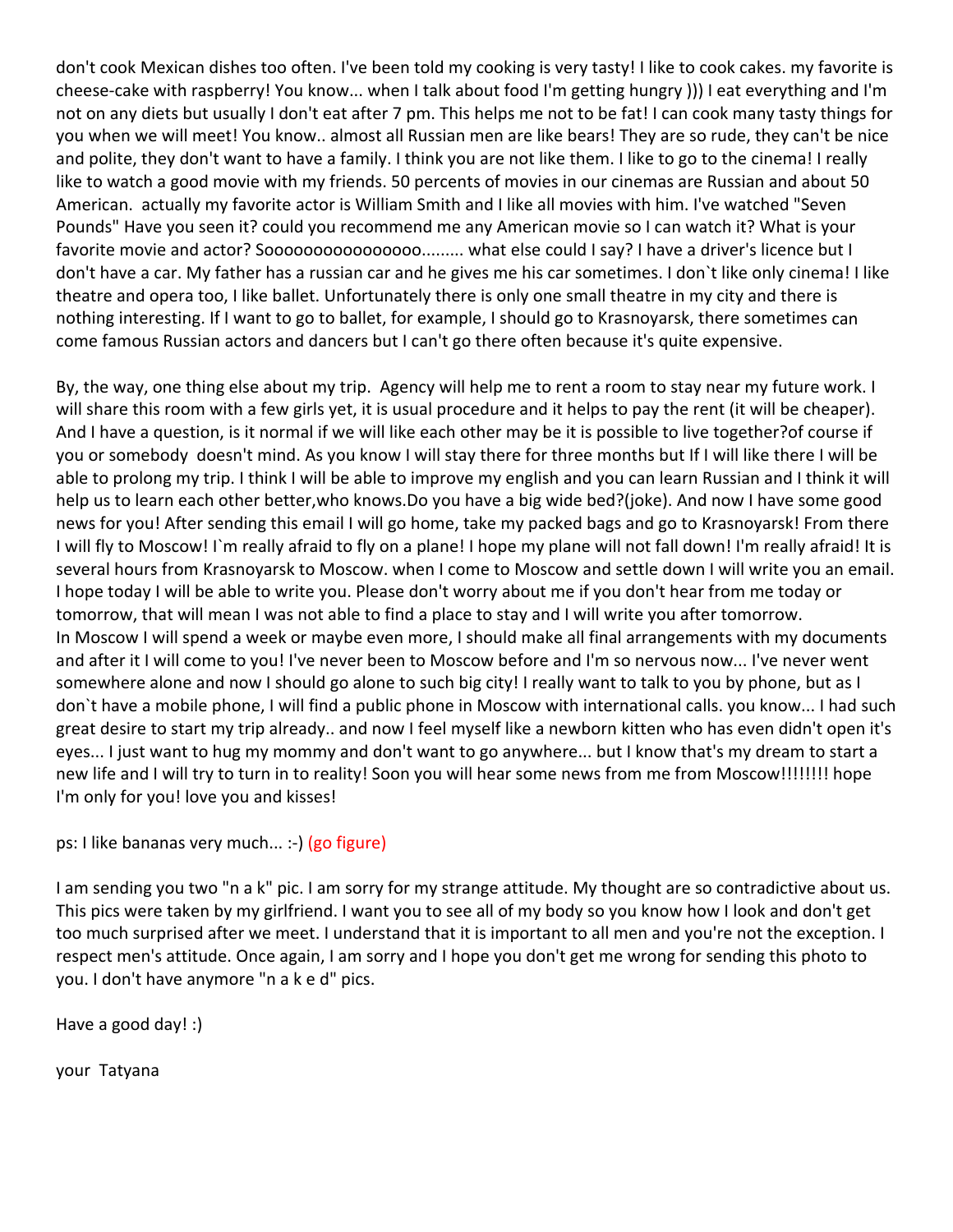

Thanks for replying so promptly. I asked you to stop sending me slutty pictures of yourself. You should be ashamed of yourself. How long have you been a filthy tramp? Just about everything that you wrote in your email that you like, I freaking hate! I hate ballet, opera, Mexican Food, Russian cooking, internet scammers, and Will Smith. Doesn't look like we have much in common does it? You are a filthy rotten whore and I am a pillar of my community. You have the IQ of a freaking doorknob and i am a freaking genius. Well, as long as you like to smoke the pole often and plentiful, then we should get along fine as long as you keep your trap shut and do as you are told. Email me when you get to Moscow.

talk to you later,

# Greg

Helloo!!!!!

I am very glad to write you again!!!!!!!!!!!!! I in Capital of our country!! I was in a travel agency, all my documents are ready. Now they are checking a possible flight to your air port. They will give me all information (date and time of my arrival, etc.) tomorrow I think. Tomorrow I will continue to see M o s c o w, like a tourist. In Moscov there are so many different museums! Here good weather, about +12`C, but I feel myself so alone. :-) Everything here is very expensive, not like in my city... Everywhere are big crowds of people! Everyone rush somewhere and I don't know anybody here. I feel uncomfortable because of it but I hope I will be OK soon.

You can't imagine how happy I am because I already started my trip to you! I still cannot believe I've done it!!!!!!!!!!!!!!!!!!!!! Please CONFIRM the name of int. airport (and his code) and be sure you wrote it right.

I found some pictures of Moscow-hope you will like it!!!

# Love, Tatyana

Let me ask - why exactly are you coming to my airport. You weren't real clear about this. It's too bad that I am leaving for a business trip this week to Narnia and will be gone until the end of summer. My boss, Mr. Azlon is making me go but I really don't want to. How long are you going to be in Ohio? Maybe I'll see you when I get back 6 months from now.

Cleveland Hopkins International Airport is the closest airport to me.

Thanks, Greg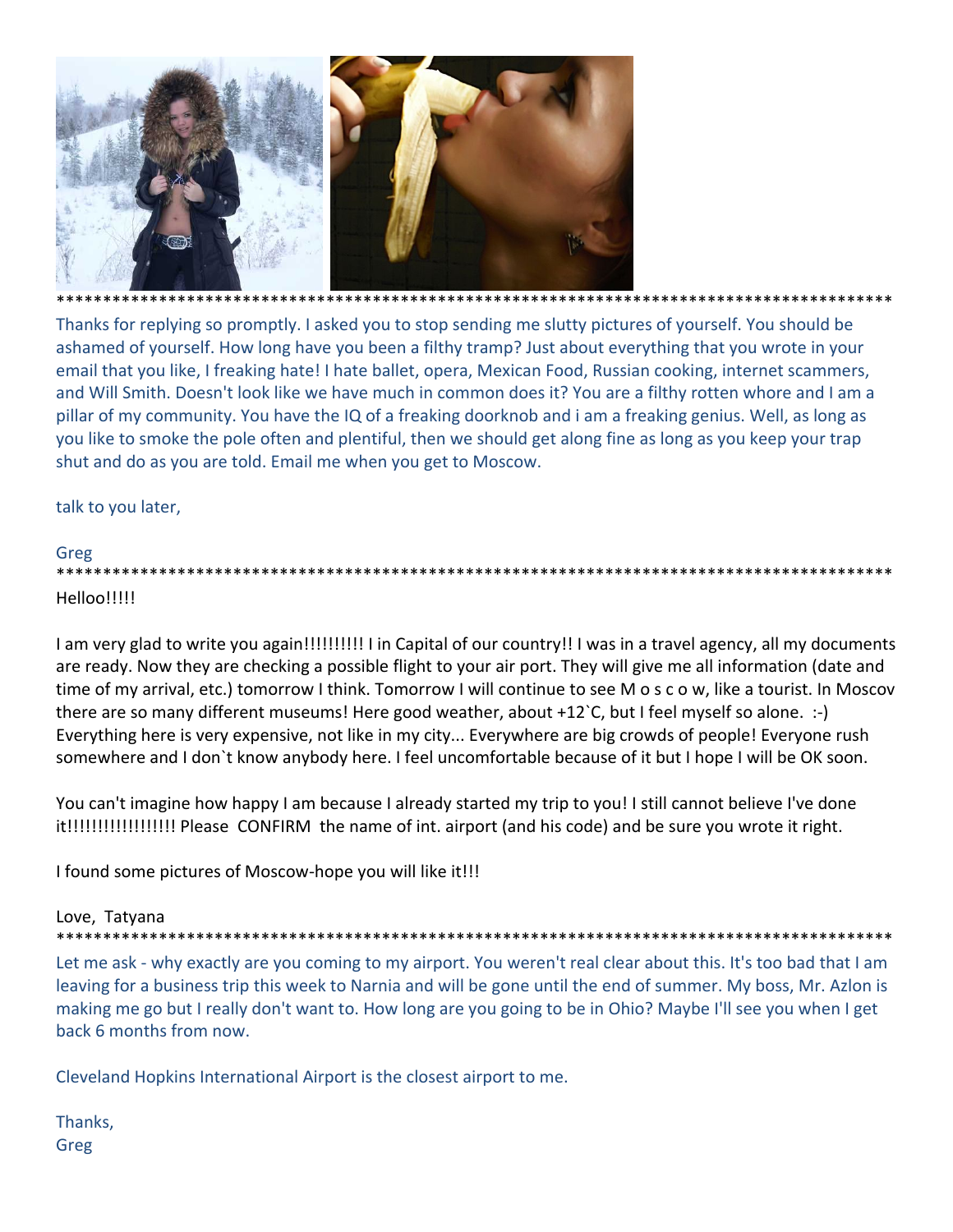\*\*\*\*\*\*\*\*\*\*\*\*\*\*\*\*\*\*\*\*\*\*\*\*\*\*\*\*\*\*\*\*\*\*\*\*\*\*\*\*\*\*\*\*\*\*\*\*\*\*\*\*\*\*\*\*\*\*\*\*\*\*\*\*\*\*\*\*\*\*\*\*\*\*\*\*\*\*\*\*\*\*\*\*\*\*\*\*\*\*

Greg hello! excuse me that I could not write to you earlier.....

I'm writing to you as soon as I can!!!!!! I was busy with many arrangements!!!!!!!!!!!!!!!!! also I had to repeat some words for my English test and I finally passed my test this morning!!! today I was in the travel agency and I received an information about my trip! I would be very thankful to you if you can meet me at the Airport!

I will arrive to you on Thursday, 15 April I shall inform number of flight, the terminal and an arrival time probably Tuesday or on Wednesday. more in detail look at the end of the letter. I copied the information of agency

I hope so much it's a good day for you to meet me!

I am so glad to see that we are almost near our goal,and our meeting wait for us. I think I will call you from airport before my flight. You know I booked tickets on Thursday, 15 April flight and I will buy them before my intervew. People from embassy must be sure that I am not going to stay illegally, so I need to buy roundtrip tickets (with returning date). I wanted to ask you about electronic tickets but they tell me that I can't use because it is their businees to arrange all travel details and they have some extra money from all the things, you see it is just business.I hope that you will be able to help me because I don't know anybody here and only you are my hope now, I think everything is in your hands and I believe that you will not leave me here alone.please borrow some money. I am sure I will be able to return all your money back after a few weeks, I will get salary and I will collect the sum I own from you. To be fair I am not sure I know what to say because I hate to ask but now I have no different way, you see.Please help me it is only money and much more important if we will meet in person I will do my best, you won`t be disappoined. I see that it sounds a little crazy but I can't believe that in the worst case I have to return home,they all will laugh at me.I think it rests with you to decide and I feel that you will help me because you are kind. I have about 300 US dollars yet and I think I need about 980 US dollars from your side with all travel needs and living here till my flight! (I had 1180 dollars, but flight from Krasnoyarsk, opening visa, medical insurance and all travel needs costed about 800 dollars).

For truth I did not expect I will need to buy roundtrip tickets, but now I see that its a very strict rule. I was sure that my mom will help me becasue she promised but now she sent letter that it is possible only in a few months or so because of family problems.and she can't send transfer now.I was in the bank to try to ask them about loan but they tell I have to have something to stay them and I have nothing to stay because I have only a few dress and things,some perfume and it is all I have,and small gift for you from russia with love.

please send it today by Western Union or Money Gram I will write you details:!!! send it to russia, Tatyana Tretyakova !!!!This is my full name! Also I've got an advice to send you a scan copy of my passport in case you need to confirm my details. this is my full name used in all official documents. They said this is all info you need. But please for any case write down more info. The address where I'm staying: Usacheva, 40‐25, post code (zip) 119048. I rent a small room In an apartment of an old policeman here, it's cheaper then hotel.The address of the closest Western Union (or MoneyGram) here is:

"TRADE FINANCE BANK" Moscow, 119048, Usacheva 35 Stroenie 1

I have some money but it's not enough to complete my trip. Please send me 980 US dollars and I will complete my trip! After it please write me all details about the transfer ‐

your FULL NAME and Money Transfer Control Number.!!